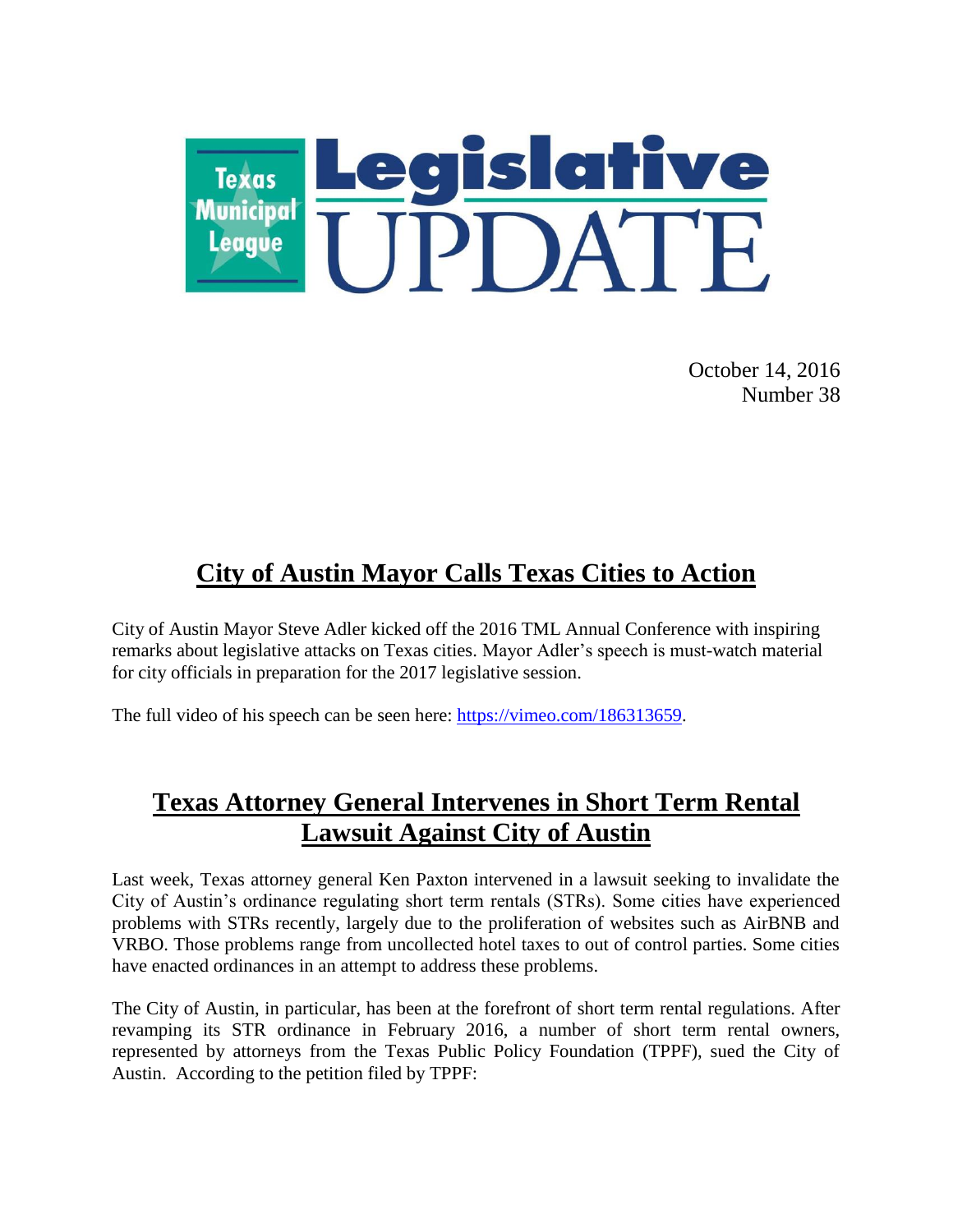The City's STR Ordnance violates a host of rights arising under the Texas Constitution — including property owners' rights under the equal protection and due course of law clauses of the Texas Constitution, as well as tenants' rights to the freedom of movement, privacy, and assembly. In addition, the STR Ordinance exceeds the City's zoning powers. The STR Ordinance prohibits short-term rentals in previously-permitted residential areas, phases out existing, lawfully operating short-term rental properties, restricts the number of people allowed to step foot on any short-term rental property, dictates the movement and association of "assemblies" in short-term rentals, and sets a bedtime for tenants. The City cannot carpet bomb the constitutional rights of short-term rental owners and lessees under the auspices of zoning or code enforcement. Such regulations violate the Texas Constitution and must be struck down.

The attorney general issued a **press release** last week when he decided to intervene in the Austin lawsuit stating that he is seeking to protect the property rights of STR owners in Austin.

Noticeably absent from the press release was any mention of the property rights of other property owners and residents who live near STRs. After all, no state official is in a prime position to really immerse themselves in an issue that is truly local in nature.

An STR ordinance is a perfect example of a local decision that is best made at the local level. Not every city has an issue with STRs. But in high-tourist areas and neighborhoods, city councils are the first ones to hear from residents about any potential problem. The Austin city council didn't adopt the STR ordinance on a whim. It did so after numerous complaints and after hours of deliberation and testimony from STR owners, renters, and neighbors alike. This included testimony from citizens about de-facto hotels in the form of STRs locating in otherwise quiet family neighborhoods. The ordinance that was ultimately adopted was a tailored response to a uniquely local issue.

#### **Voter ID Update**

After finding that Texas' Voter ID law [violated the Voting Rights Act](http://www.tml.org/legis_updates/texas-voter-id-law-violates-the-voting-rights-act) in July, the Fifth Circuit Court of Appeals remanded the case to district court to "fix" the law's discriminatory effect. In response, a district judge approved an [agreement](https://static.texastribune.org/media/documents/Veasey_Joint_Motion_FILED_8_3_2016_12pm.pdf) between the various parties to the litigation providing an interim fix for the November 2016 election. The agreement states that voters without government-issued IDs may still vote in the upcoming election if they sign a declaration stating that they are a United States citizen and present proof of residence using a document such as a utility bill, bank statement, paycheck, or government document.

On September 23, Texas attorney general Ken Paxton filed a [petition](https://www.texasattorneygeneral.gov/news/releases/ag-paxton-asks-u.s.-supreme-court-to-reinstate-texas-voter-id-law) with the United States Supreme Court to reinstate Texas' voter ID law in the wake of the Fifth Circuit opinion. The petition will not affect the upcoming November elections.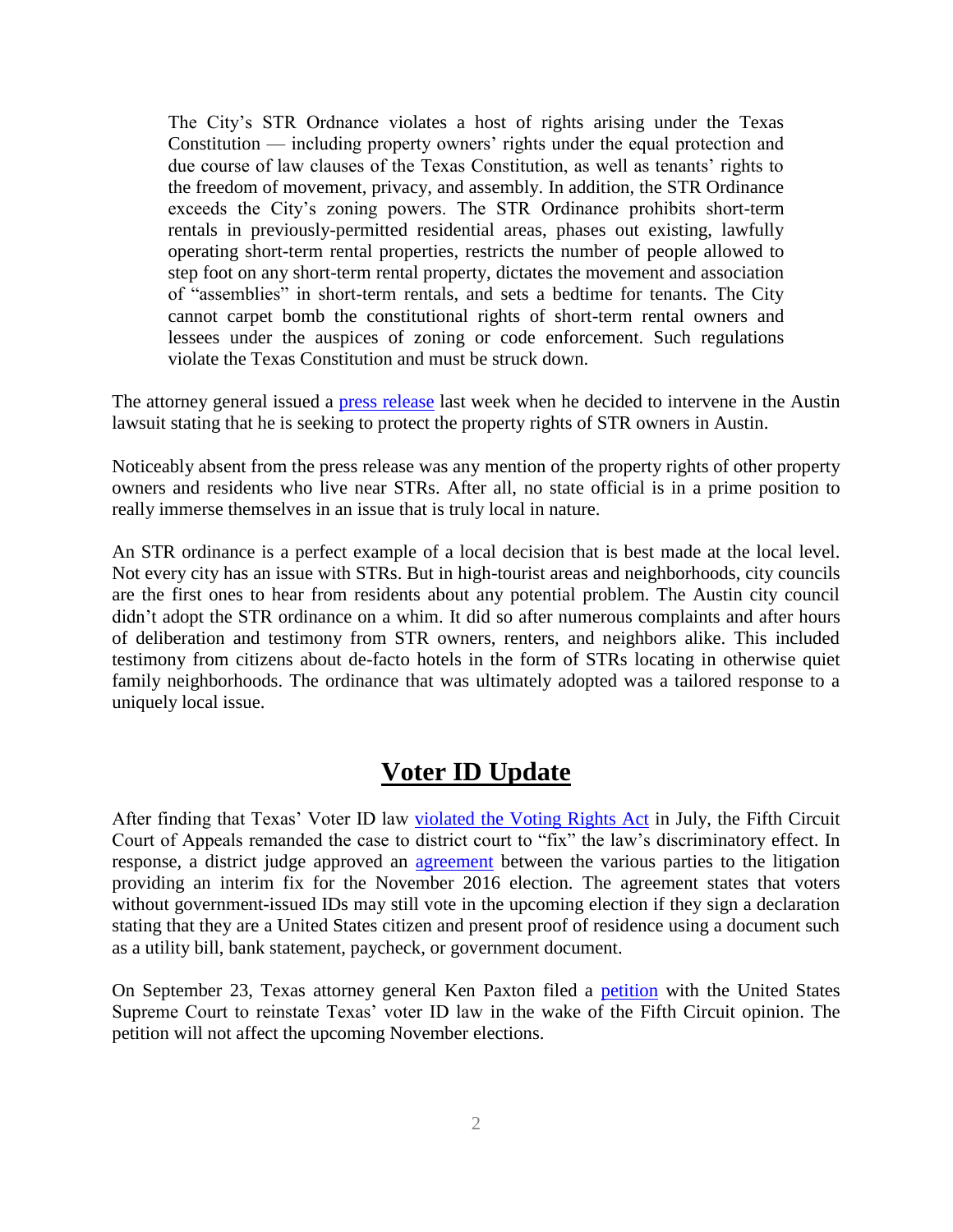The bottom line for city election officials? Voters may, but are not required to show an ID to vote in elections held this November. As for the overall validity of the Texas Voter ID law? Unknown at this time.

## **EPA Offers Assistance to Help Rural Communities Revitalize Downtowns**

The U.S. Environmental Protection Agency (EPA) announced its Rural Advantage program, a suite of federal economic development planning assistance programs for rural communities. Rural Advantage is a program designed to help communities reinvent themselves in ways that are good for the economy and the environment. Rural communities are invited to apply for planning assistance to develop strategies that help grow the economy and revitalize downtown neighborhoods.

Communities may apply for assistance through the following programs:

- Local Foods, Local Places (LFLP), which helps communities leverage local food enterprise to diversify their economy and renew their downtowns.
- Cool & Connected, which helps communities use broadband service to create walkable, connected, economically successful neighborhoods.
- Healthy Places for Healthy People, a new program that will help communities partner with health care facilities to catalyze downtown revitalization and to improve options for healthy living and economic opportunity.

Rural Advantage is part of the commitment to place-based strategies to help communities develop competitive advantages. In these places, federal experts are working side by side with residents and local leaders to create customized solutions, bolstering coordination across agencies and improving how we interact with and serve community partners.

Communities may apply by submitting letters of interest by November 6. More information and application instructions are available at [https://www.epa.gov/smartgrowth.](https://www.epa.gov/smartgrowth)

## **Payday Lending Clearinghouse Updates**

The League's "Payday Lending Clearinghouse" webpage, available at [http://www.tml.org/payday-updates,](http://www.tml.org/payday-updates) includes information related to the regulation of payday and auto title lenders. It is updated from time-to-time to reflect recent developments. Interested city officials should note that Texas Appleseed, a public-interest justice center, put together a publication titled "A Toolkit for Cities," which is designed to help Texas cities increase access to fair, low-cost loans for their employees and the constituents they serve. The full publication can